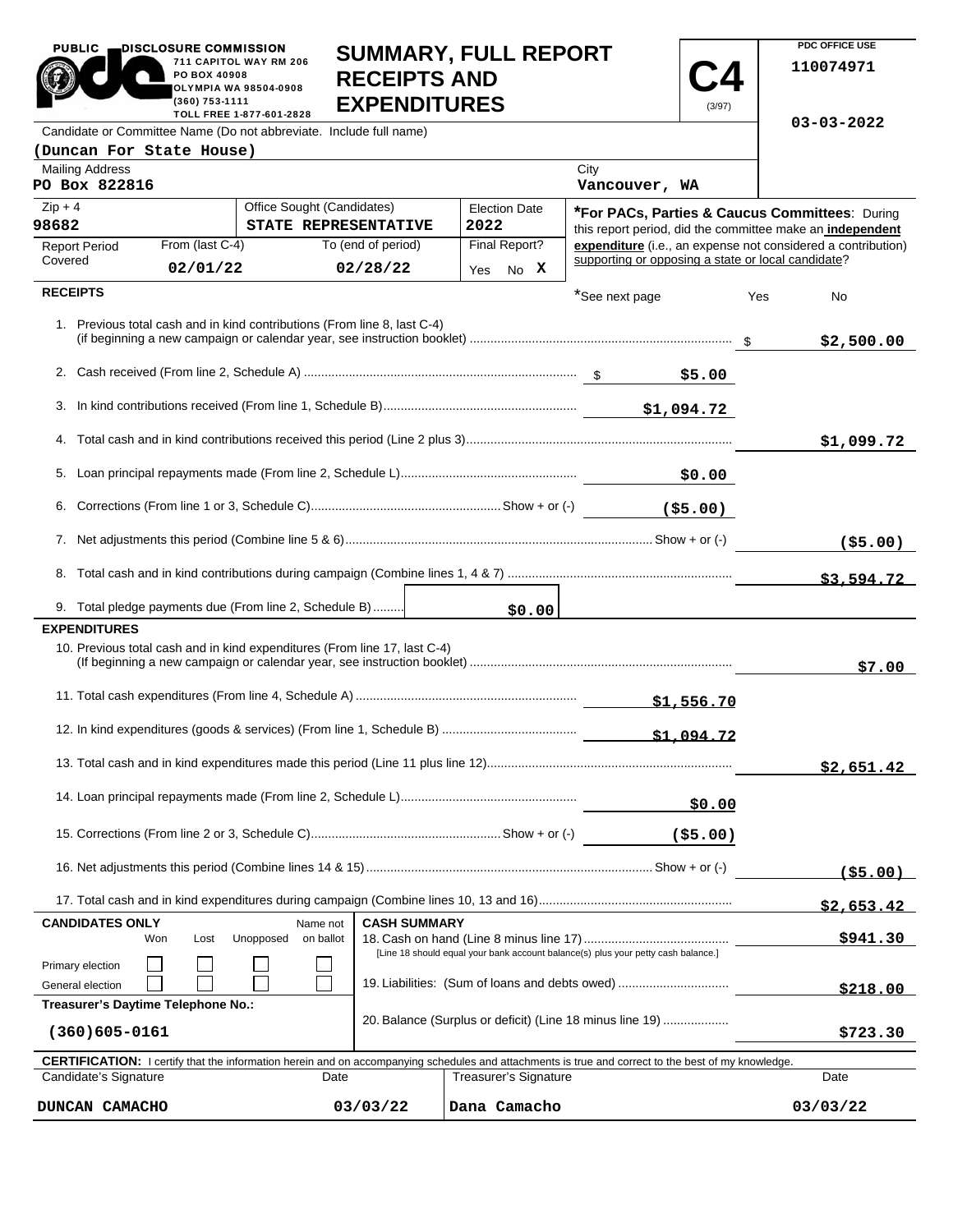# **CASH RECEIPTS AND EXPENDITURE**



Candidate or Committee Name (Do not abbreviate. Use full name.)

| (Duncan For State House)                                                                                                    |        |                 |          |                 | 02/01/22                   | 02/28/22       |
|-----------------------------------------------------------------------------------------------------------------------------|--------|-----------------|----------|-----------------|----------------------------|----------------|
| 1. CASH RECEIPTS (Contributions) which have been reported on C3. List each deposit made since last C4 report was submitted. |        |                 |          |                 |                            |                |
| Date of deposit                                                                                                             | Amount | Date of deposit | Amount I | Date of deposit | Amount                     | Total deposits |
| 02/01/2022                                                                                                                  | \$5.00 |                 |          |                 |                            |                |
|                                                                                                                             |        |                 |          |                 |                            |                |
| TOTAL CASH RECEIPTS                                                                                                         |        |                 |          |                 | Enter also on line 2 of C4 | \$5.00         |

**CODES FOR CLASSIFYING EXPENDITURES**: If one of the following codes is used to describe an expenditure, no other description is generally needed. The exceptions are:

- 1) If expenditures are in-kind or earmarked contributions to a candidate or committee or independent expenditures that benefit a candidate or committee, identify the candidate or committee in the Description block;
- 2) When reporting payments to vendors for travel expenses, identify the traveler and travel purpose in the Description block; and

3) If expenditures are made directly or indirectly to compensate a person or entity for soliciting signatures on a statewide initiative or referendum petition, use code "V" and provide the following information on an attached sheet: name and address of each person/entity compensated, amount paid each during the reporting period, and cumulative total paid all persons to date to gather signatures.

> CODE DEFINITIONS ON NEXT PAGE

- C Contributions (monetary, in-kind & transfers)
- I Independent Expenditures
- L Literature, Brochures, Printing
- B Broadcast Advertising (Radio, TV)
- N Newspaper and Periodical Advertising
- O Other Advertising (yard signs, buttons, etc.)
- V Voter Signature Gathering
- P Postage, Mailing Permits
- S Surveys and Polls
- F Fundraising Event Expenses
- T Travel, Accommodations, Meals
- M Management/Consulting Services

Report Date

**2**

- W Wages, Salaries, Benefits
- G General Operation and Overhead

#### **3. EXPENDITURES**

- a) Expenditures of \$50 or less, including those from petty cash, need not be itemized. Add up these expenditures and show the total in the amount column on the first line below..
- b) Itemize each expenditure of more than \$50 by date paid, name and address of vendor, code/description, and amount.
- c) For each payment to a candidate, campaign worker, PR firm, advertising agency or credit card company, attach a list of detailed expenses or copies of receipts/invoices supporting the payment.

| Date Paid | Vendor or Recipient<br>(Name and Address)                               | Code    | Purpose of Expense<br>and/or Description | Amount     |
|-----------|-------------------------------------------------------------------------|---------|------------------------------------------|------------|
| N/A       | Expenses of \$50 or less                                                | N/A     | N/A                                      | \$24.25    |
| 02/01/22  | <b>MINUTEMAN PRESS</b><br>7415 NE HWY 99 STE 103<br>Vancouver, WA 98665 | L       | 250 Election Fliers                      | \$112.73   |
| 02/14/22  | WASHINGTON STATE DEMOCRATS<br>P.O. Box 4027<br>Seattle, WA 98194        | S       | Vote Builder                             | \$1,000.00 |
| 02/22/22  | CAPITOL CITY PRESS<br>2975 37th Ave SW<br>Turnwater, WA 98512           | $B - -$ | Remit Envelopes                          | \$419.72   |
|           |                                                                         |         |                                          |            |
|           |                                                                         |         |                                          |            |
|           |                                                                         |         |                                          |            |

4. TOTAL CASH EXPENDITURES **EXAMPLE 2008** 2012 12:00 THE RISP ON LINE 2012 12:00 THE RISP ON LINE 11 Of C4 \$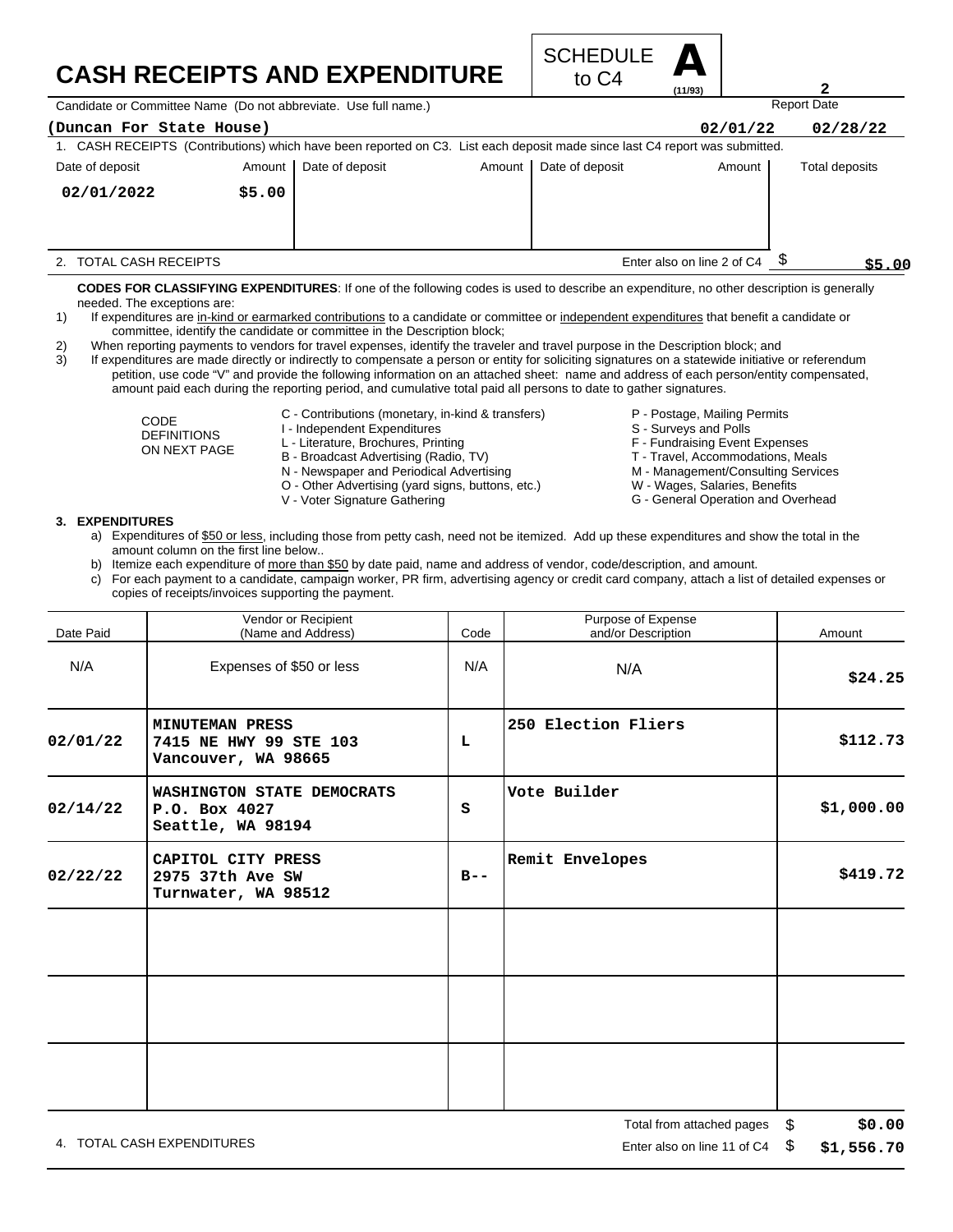# **IN KIND CONTRIBUTIONS, PLEDGES, ORDERS, DEBTS, OBLIGATIONS**

**SCHEDULE TO C4** 

Candidate or Committee Name (Do not abbreviate. Use full name.) Candidate express and the expect Date Report Date **(Duncan For State House) 02/01/22 02/28/22**

#### **1. IN KIND CONTRIBUTIONS RECEIVED** (goods, services, discounts, etc.)

| Date<br>Received | Contributor's Name and Address                                          | Description of<br>Contribution   | Fair Market<br>Value | Aggregate<br>Total | $\mathsf P$<br>${\sf R}$<br>$\mathbf{I}$ | G<br>E.<br>N | If total over \$100,<br>Employer Name, City,<br>State & Occup |
|------------------|-------------------------------------------------------------------------|----------------------------------|----------------------|--------------------|------------------------------------------|--------------|---------------------------------------------------------------|
| 02/01/22         | DUNCAN CAMACHO<br>P.O. Box 822816<br>Vancouver, WA 98682                | Google Domain<br>Name            | \$12.00              | \$12.00            | $\mathbf{x}$                             |              |                                                               |
| 02/01/22         | DUNCAN CAMACHO<br>PO Box 822816<br>Vancouver, WA 98682                  | Post Office<br><b>Box</b>        | \$188.00             | \$206.00           | $\mathbf x$                              |              |                                                               |
| 02/01/22         | DUNCAN CAMACHO<br>PO Box 822816<br>Vancouver, WA 98682                  | Google<br>WorkSpace -<br>Monthly | \$18.00              | \$206.00           | $\mathbf{x}$                             |              |                                                               |
| 02/14/22         | <b>WASHINGTON STATE DEMOCRATS</b><br>P.O. Box 4027<br>Seattle, WA 98194 | Vote Builder                     | \$876.72             | \$876.72           | x                                        |              |                                                               |
|                  |                                                                         |                                  |                      |                    |                                          |              |                                                               |
|                  |                                                                         |                                  |                      |                    |                                          |              |                                                               |
|                  |                                                                         |                                  |                      |                    |                                          |              |                                                               |
|                  |                                                                         |                                  |                      |                    |                                          |              |                                                               |
|                  |                                                                         |                                  |                      |                    |                                          |              |                                                               |
|                  |                                                                         |                                  |                      |                    |                                          |              |                                                               |
|                  |                                                                         |                                  |                      |                    |                                          |              |                                                               |
|                  |                                                                         |                                  |                      |                    |                                          |              |                                                               |
|                  |                                                                         | TOTAL THIS PAGE                  | \$1,094.72           |                    |                                          |              |                                                               |



 $02/01/22$ 

**(11/93)**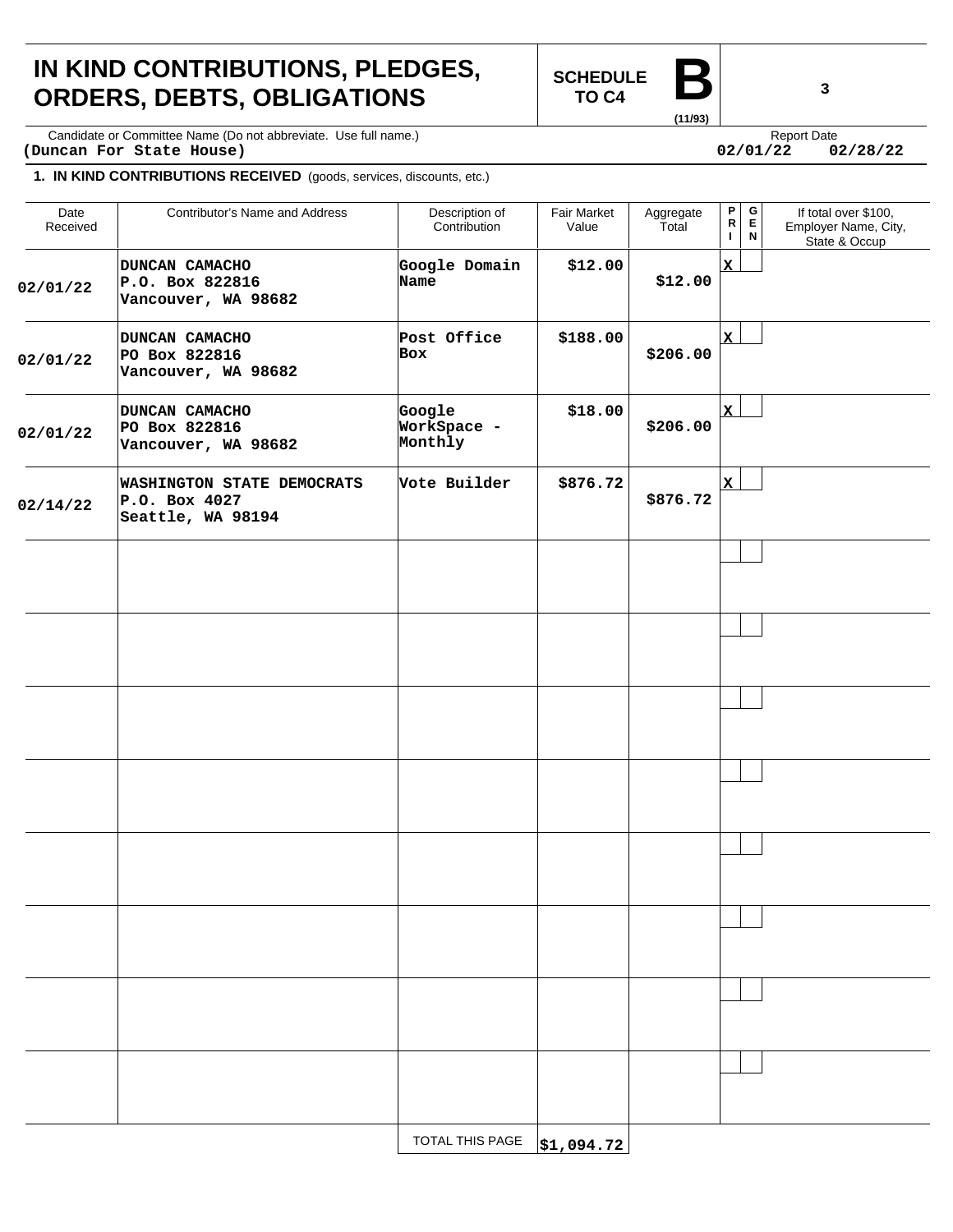| <b>CORRECTIONS</b> | SCHEDULE |
|--------------------|----------|
|                    | TO C4    |



Candidate or Committee Name (Do not abbreviate. Use full name.)

### **(Duncan For State House) 02/01/22 02/28/22**

**3. REFUNDS FROM VENDORS** The below listed amounts have been received as refunds on expenditures previously reported. The refund has been deposited and reported on C3 report, Line 1d.

| Date of Report | <b>Source/Person Making Refund</b>                         | <b>Amount of Refund</b> |
|----------------|------------------------------------------------------------|-------------------------|
| 02/01/22       | IQ CREDIT UNION<br>P.O. Box 1739<br>Vancouver, WA 98668    | \$5.00                  |
|                |                                                            |                         |
|                |                                                            |                         |
|                |                                                            |                         |
|                |                                                            |                         |
|                |                                                            |                         |
|                |                                                            |                         |
|                |                                                            |                         |
|                |                                                            |                         |
|                |                                                            |                         |
|                |                                                            |                         |
|                |                                                            |                         |
|                | Total refunds<br>Enter as (-) on line 6 and line 15 of C4. | \$5.00                  |

**4**

Date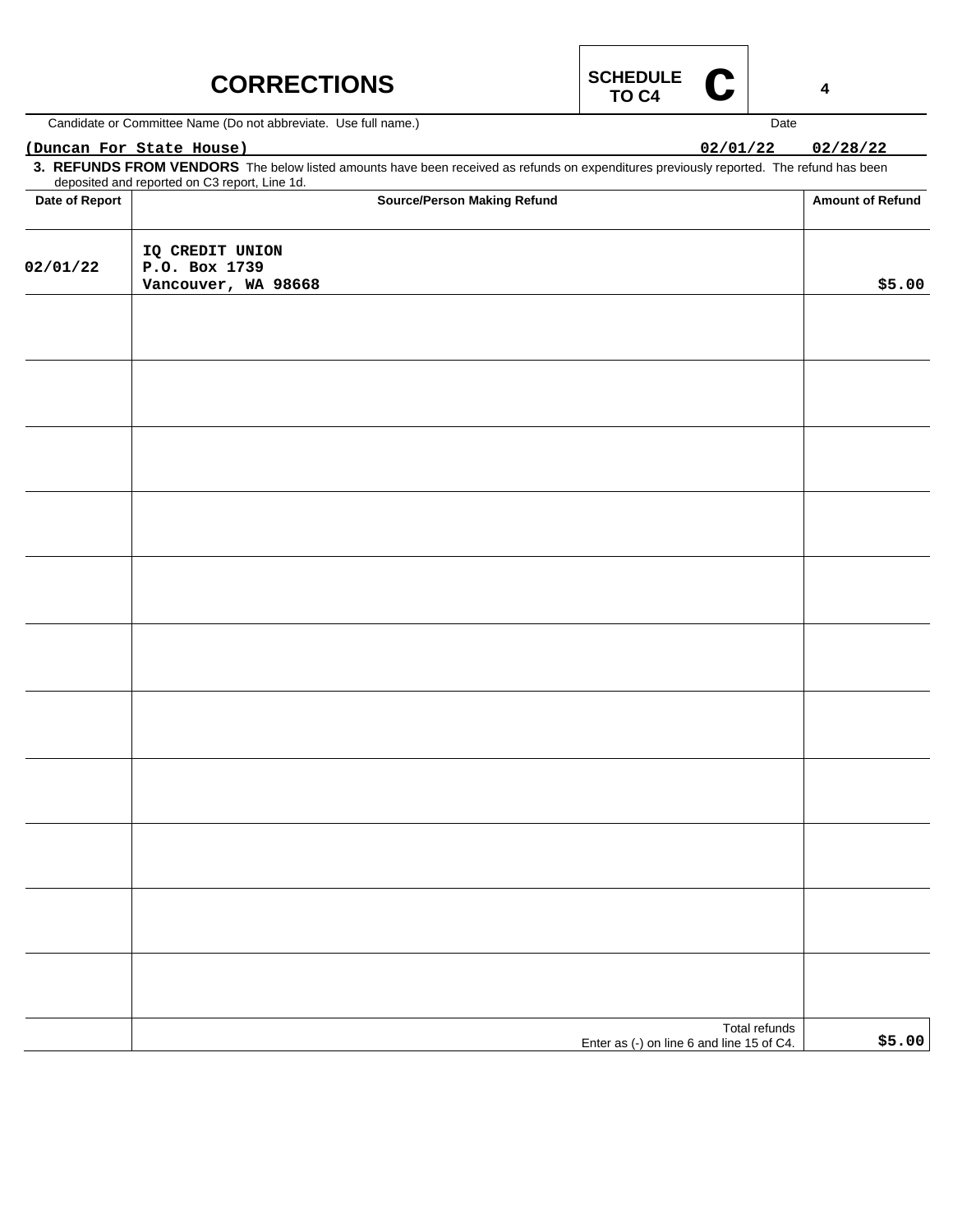| <b>LOANS</b>       |                                                                                                                        |                                                    | <b>SCHEDULE</b><br>TO <sub>C3</sub><br>OR <sub>C4</sub> | (12/99)                 | Page $5$                                                     |          |  |
|--------------------|------------------------------------------------------------------------------------------------------------------------|----------------------------------------------------|---------------------------------------------------------|-------------------------|--------------------------------------------------------------|----------|--|
|                    | Candidate or Committee Name                                                                                            |                                                    |                                                         |                         | <b>Report Date</b>                                           |          |  |
|                    | (Duncan For State House)                                                                                               |                                                    |                                                         |                         | 02/01/22                                                     | 02/28/22 |  |
|                    | 1. MONETARY OR IN-KIND LOAN RECEIVED. Loans are considered contributions and are subject to any applicable limit.      |                                                    |                                                         |                         |                                                              |          |  |
| Date               | Lender's Name and Address                                                                                              | P<br>G                                             | Amount of Loan                                          | Annual Interest         | Repayment                                                    | Date Due |  |
| Loaned             |                                                                                                                        | Е<br>R<br>N                                        |                                                         | Rate                    | Schedule                                                     |          |  |
| 02/01/22           | DUNCAN CAMACHO                                                                                                         | $\mathbf x$                                        |                                                         |                         | As funds                                                     |          |  |
|                    | P.O. Box 822816<br>Vancouver, WA 98682                                                                                 |                                                    | \$12.00                                                 | 0%                      | Lender's Occupation and                                      |          |  |
|                    |                                                                                                                        | In-Kind Loan                                       |                                                         |                         | Name, City & State of Employer                               |          |  |
|                    | If monetary loan, also include this amount on line 1c, C3 report.<br>If in-kind loan, itemize in Part 1 of Schedule B. |                                                    |                                                         |                         |                                                              |          |  |
|                    | Name and Address of Each Loan Endorser, Co-Signer                                                                      | P<br>G<br>E<br>R<br>N                              | Amount Liable For<br>(Same as Loan<br>Amount)           | Aggregate Total         | Endorser's Occupation and Name,<br>City, & State of Employer |          |  |
| Date               | Lender's Name and Address                                                                                              | Ρ<br>G<br>E<br>R                                   | Amount of Loan                                          | Annual Interest         | Repayment                                                    | Date Due |  |
| Loaned<br>02/01/22 | DUNCAN CAMACHO                                                                                                         | N<br>Ι.                                            |                                                         | Rate                    | Schedule                                                     |          |  |
|                    | PO Box 822816                                                                                                          | x                                                  | \$188.00                                                | 0%                      | As funds                                                     |          |  |
|                    | Vancouver, WA 98682                                                                                                    |                                                    |                                                         |                         | Lender's Occupation and<br>Name, City & State of Employer    |          |  |
|                    | If monetary loan, also include this amount on line 1c, C3 report.<br>If in-kind loan, itemize in Part 1 of Schedule B. | In-Kind Loan<br>P<br>G                             |                                                         |                         |                                                              |          |  |
|                    | Name and Address of Each Loan Endorser, Co-Signer                                                                      | R<br>E<br>N                                        | Amount Liable For<br>(Same as Loan<br>Amount)           | Aggregate Total         | Endorser's Occupation and Name,<br>City, & State of Employer |          |  |
| Date<br>Loaned     | Lender's Name and Address                                                                                              | P<br>G<br>$\mathsf E$<br>R                         | Amount of Loan                                          | Annual Interest<br>Rate | Repayment<br>Schedule                                        | Date Due |  |
| 02/01/22           | DUNCAN CAMACHO                                                                                                         | N                                                  |                                                         |                         |                                                              |          |  |
|                    | PO Box 822816                                                                                                          | x                                                  | \$18.00                                                 | 0%                      | As funds<br>Lender's Occupation and                          |          |  |
|                    | Vancouver, WA 98682                                                                                                    |                                                    |                                                         |                         | Name, City & State of Employer                               |          |  |
|                    | If monetary loan, also include this amount on line 1c, C3 report.<br>If in-kind loan, itemize in Part 1 of Schedule B. | In-Kind Loan                                       |                                                         |                         |                                                              |          |  |
|                    | Name and Address of Each Loan Endorser, Co-Signer                                                                      | P<br>G<br>$\mathsf E$<br>$\mathsf{R}$<br>${\sf N}$ | Amount Liable For<br>(Same as Loan<br>Amount)           | Aggregate Total         | Endorser's Occupation and Name,<br>City, & State of Employer |          |  |
| Date<br>Loaned     | Lender's Name and Address                                                                                              | Ρ<br>G<br>Е<br>R<br>N                              | Amount of Loan                                          | Annual Interest<br>Rate | Repayment<br>Schedule                                        | Date Due |  |
|                    | If monetary loan, also include this amount on line 1c, C3 report.                                                      |                                                    |                                                         |                         | Lender's Occupation and<br>Name, City & State of Employer    |          |  |
|                    | If in-kind loan, itemize in Part 1 of Schedule B.<br>Name and Address of Each Loan Endorser, Co-Signer                 | Ρ<br>G<br>Ė<br>R<br>N                              | Amount Liable For<br>(Same as Loan<br>Amount)           | Aggregate Total         | Endorser's Occupation and Name,<br>City, & State of Employer |          |  |
|                    |                                                                                                                        |                                                    |                                                         |                         |                                                              |          |  |